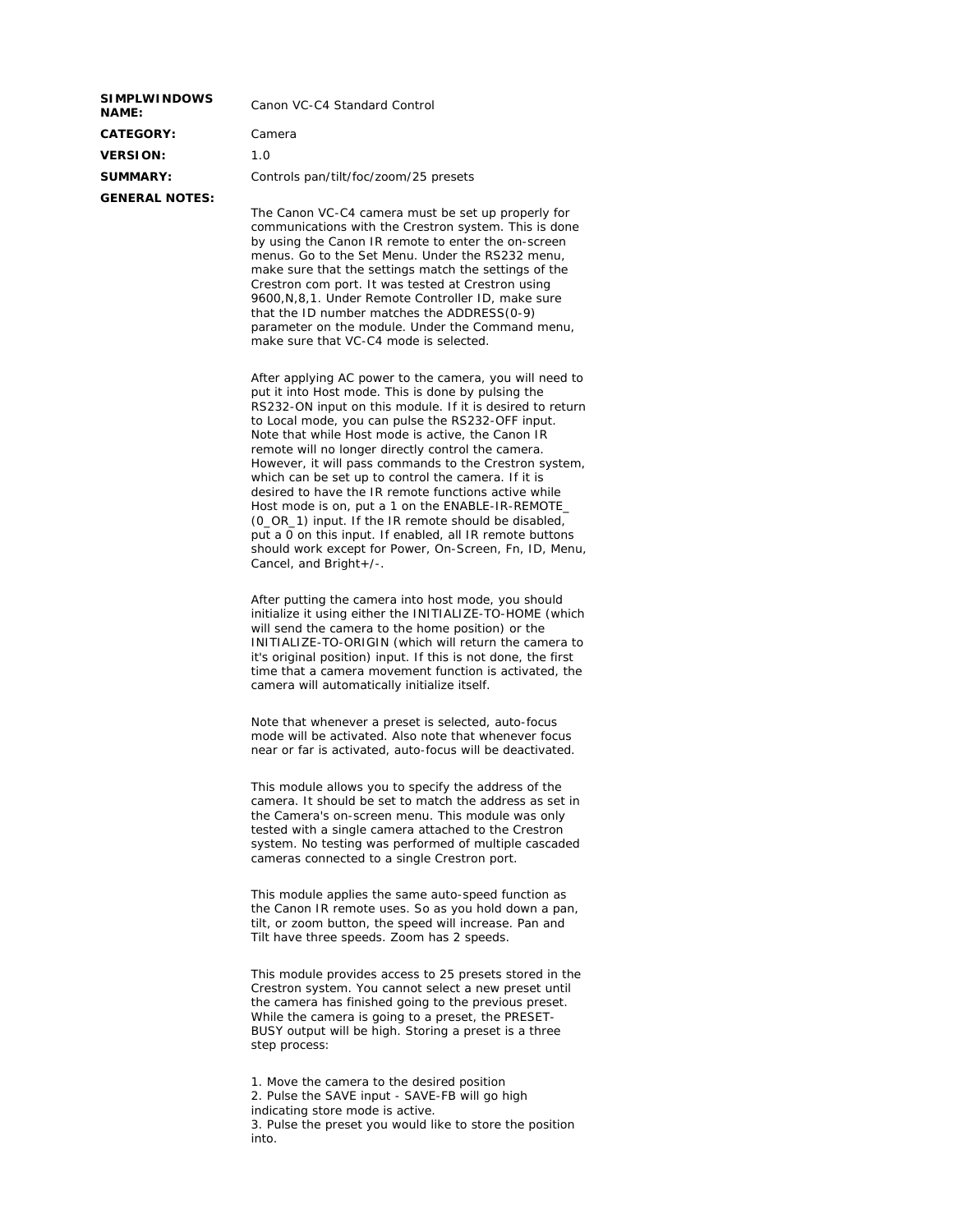|                                                        | Note that all digital inputs to this module should be<br>momentary, (as if coming from a button on a<br>touchpanel), or 0, except where previously noted. |
|--------------------------------------------------------|-----------------------------------------------------------------------------------------------------------------------------------------------------------|
| <b>CRESTRON</b><br><b>HARDWARE</b><br><b>REQUIRED:</b> | CNMSX,<br>CNXCOM,<br>ST-COM                                                                                                                               |
| <b>SETUP OF CRESTRON</b><br><b>HARDWARE:</b>           | The port should be set as follows:                                                                                                                        |
|                                                        | Baud Rate - 9600<br>Parity - None<br>Data Bits - 8<br>Stop Bits - 1                                                                                       |
| <b>VENDOR FIRMWARE:</b>                                | None                                                                                                                                                      |
| <b>VENDOR SETUP:</b>                                   | Using on screen menus, must set:                                                                                                                          |
|                                                        | 1. RS232 baud rate/parity<br>2. Camera ID<br>3. VC-C4 command mode                                                                                        |
| <b>CABLE DIAGRAM:</b>                                  | CNSP-504                                                                                                                                                  |

## **CONTROL:**

 $\hat{\mathcal{L}}$ 

| TILT-UP/DOWN                    | D | Press and hold to activate tilt                                                                                                            |
|---------------------------------|---|--------------------------------------------------------------------------------------------------------------------------------------------|
| <b>PAN-LEFT/RIGHT</b>           | D | Press and hold to activate pan                                                                                                             |
| ZOOM-IN/OUT                     | D | Press and hold to activate zoom                                                                                                            |
| <b>FOCUS-NEAR/FAR</b>           | D | Press and hold to activate focus. Will turn off<br>auto-focus automatically                                                                |
| <b>AUTOFOCUS-</b><br>ON/OFF/TOG | D | Enable/Disable auto-focus mode                                                                                                             |
| <b>PRESET-*</b>                 | D | If pressed while Save Mode active - will recall<br>a preset. If pressed while Save Mode active -<br>will store a preset                    |
| <b>SAVE</b>                     | D | Enable/Disable Save Mode                                                                                                                   |
| <b>HOME</b>                     | D | Send the camera to the Home position                                                                                                       |
| <b>RS232-ON/OFF</b>             | D | Activate/Deactivate Host mode, Camera must<br>be placed in host mode before any other<br>commands will function.                           |
| POWER-ON/OFF                    | D | Pule to power the camera on or off                                                                                                         |
| INITIALIZE-*                    | D | Pulse to initialize the camera to either it's<br>home position, or it's original position                                                  |
| <b>ENABLE-IR-REMOTE</b>         | D | Place a 1 or 0 on this input to either enable or<br>disable most of the functionality of the Canon<br>IR remote, while Host mode is active |
| <b>CANON-RX\$</b>               | S | Serial signal to be routed to a 2-way RS232<br>port                                                                                        |
| ADDRESS(0-9)                    | P | Address of the camera (as set in the camera's<br>on-screen menu). Should be a number from<br>0-9 with no suffix                            |

## **FEEDBACK:**

| <b>AUTOFOCUS-</b><br>ON/OFF-FB | D. | Simulated feedback indicating when autofocus<br>mode is on/off |
|--------------------------------|----|----------------------------------------------------------------|
| <b>PRESET-*-FB</b>             | D  | Indicates the last preset selected                             |
| <b>SAVE-FB</b>                 | D  | High while save mode is active                                 |
|                                |    |                                                                |

High while the camera is moving to a preset.

 $\sim$